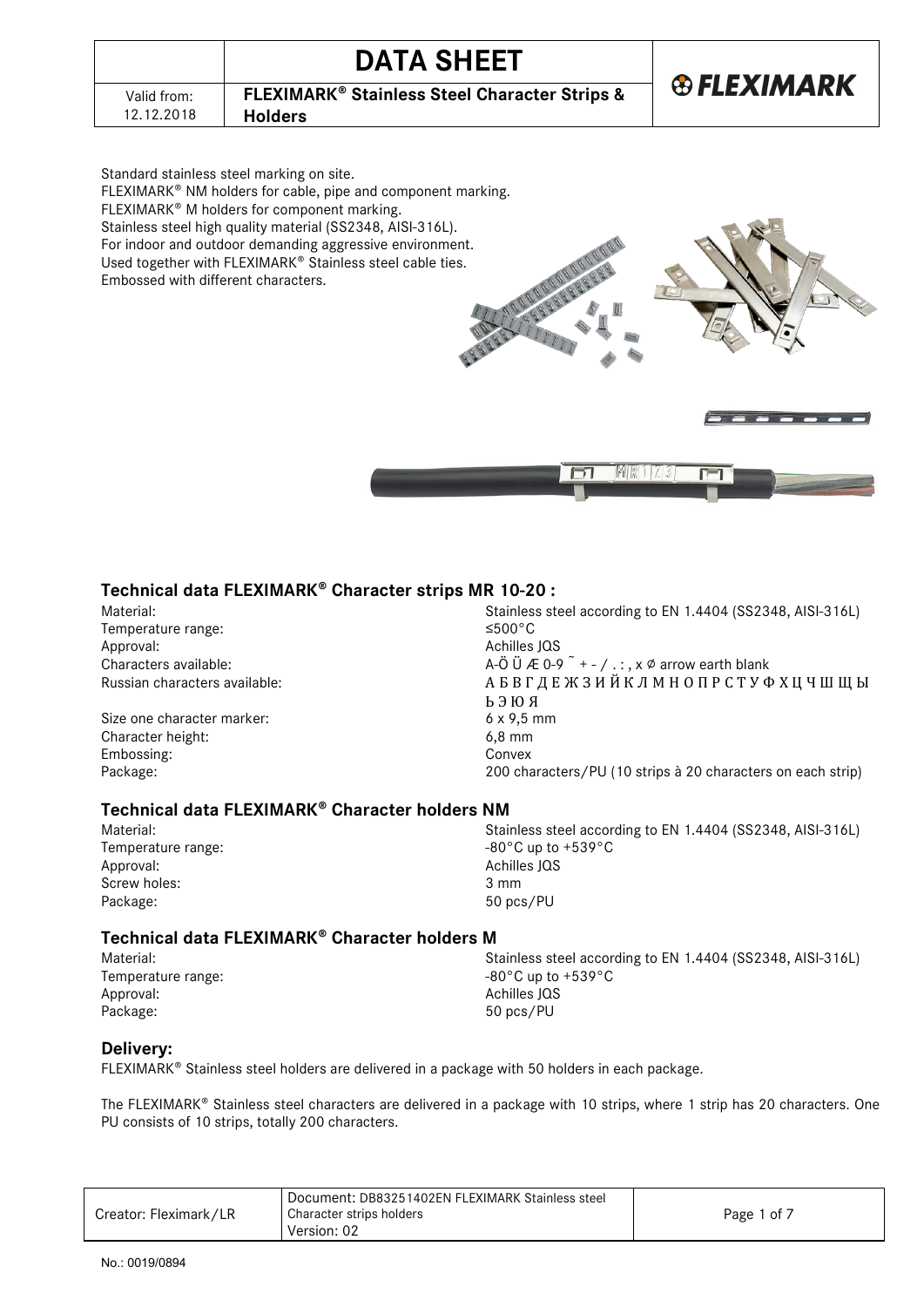**®FLEXIMARK** 

## **Mounting:**

FLEXIMARK<sup>®</sup> Stainless steel NM-holders are mounted together with FLEXIMARK® Stainless steel characters. Together with FLEXIMARK<sup>®</sup> Stainless steel cable ties and FLEXIMARK<sup>®</sup> Cable tie plier HT-338 they are mounted on the cable or pipe. (All articles available in our assortment)

Mounting FLEXIMARK® Stainless steel M- holder are used for component marking and mounted together with screws.

## **Other product data:**

ETIM Classification: ECO01288

## **Advantages:**

Durable marking for aggressive environment.

**Holders**

Easy and fast mounting together with FLEXIMARK® Stainless steel cable ties and FLEIXMARK® Cable tie plier. High quality stainless steel material (SS2348, AISI-316L).

Chemical resistance.

Cable marking for indoor and outdoor marking.

Aggressive and demanding environment.

Delivered embossed, ready to mount on site.

Convex characters makes it easy to reach even when painted.

Break markings on FLEXIMARK<sup>®</sup> Character strips makes the mounting in FLEXIMARK<sup>®</sup> Stainless steel holders easy.

|                       | Document: DB83251402EN FLEXIMARK Stainless steel |             |
|-----------------------|--------------------------------------------------|-------------|
| Creator: Fleximark/LR | Character strips holders<br>Version: 02          | Page 2 of 7 |
|                       |                                                  |             |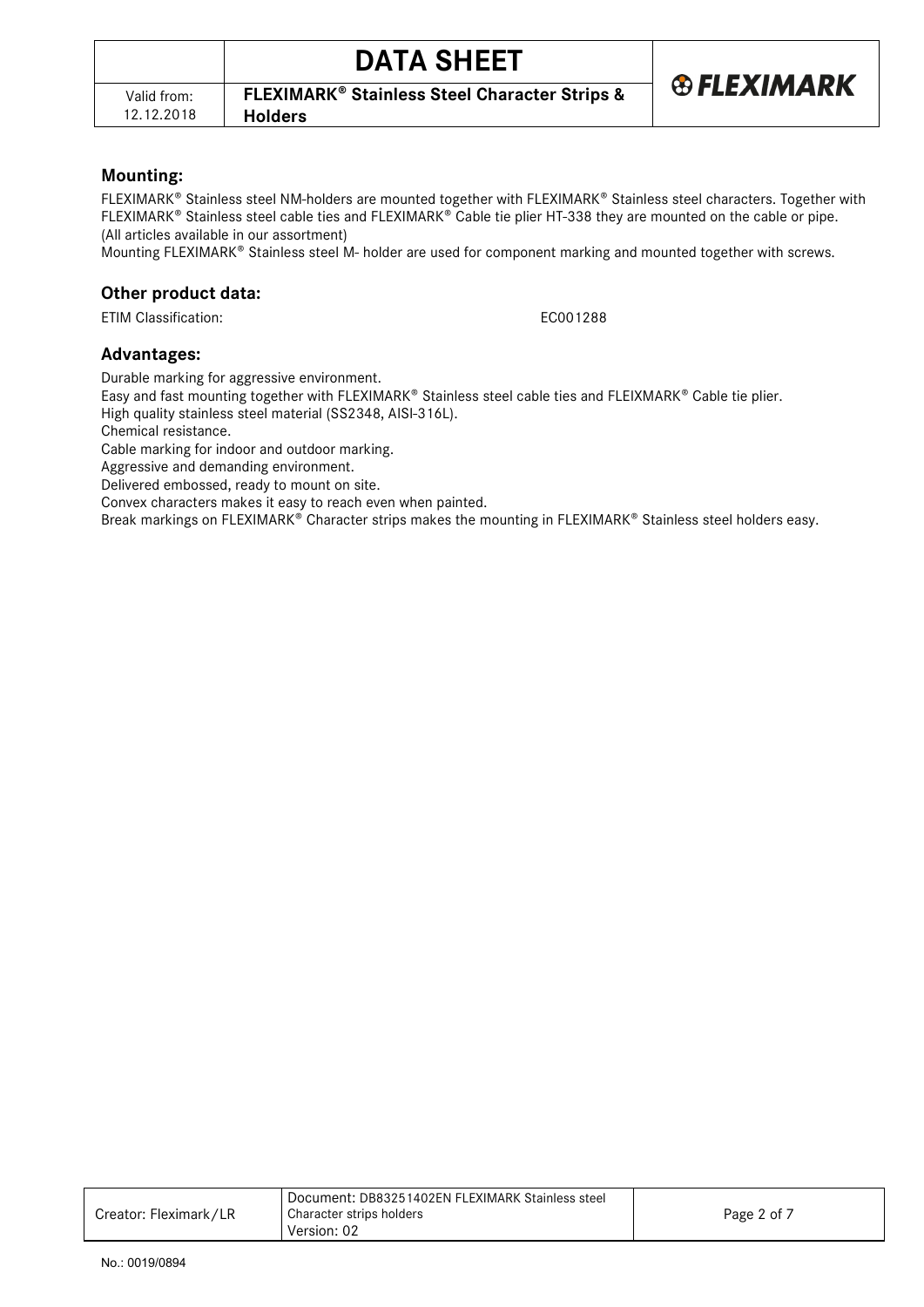|                           | <b>DATA SHEET</b>                                                                     |                        |
|---------------------------|---------------------------------------------------------------------------------------|------------------------|
| Valid from:<br>12.12.2018 | <b>FLEXIMARK<sup>®</sup> Stainless Steel Character Strips &amp;</b><br><b>Holders</b> | <b>&amp; FLEXIMARK</b> |

# **Product data FLEXIMARK Stainless steel character strips:**

|         | Width 6,0 mm<br>FLEXIMARK® Stainless steel character strips |                            |                         |                          |                |
|---------|-------------------------------------------------------------|----------------------------|-------------------------|--------------------------|----------------|
|         |                                                             |                            |                         | <b>Hight</b><br>$9,5$ mm |                |
| E-nr.   | <b>LAPP</b>                                                 | <b>Article designation</b> | Character               | Content                  | PU             |
|         | Part no.                                                    |                            |                         | (pcs/unit)               |                |
| 2972000 | 83254150                                                    | Character strip MR10-20 A  | A                       | 200                      | $\mathbf{1}$   |
| 2972001 | 83254151                                                    | Character strip MR10-20 B  | B                       | 200                      | $\mathbf{1}$   |
| 2972002 | 83254152                                                    | Character strip MR10-20 C  | C                       | 200                      | 1              |
| 2972003 | 83254153                                                    | Character strip MR10-20 D  | D                       | 200                      | $\mathbf{1}$   |
| 2972004 | 83254154                                                    | Character strip MR10-20 E  | $\overline{E}$          | 200                      | $\mathbf{1}$   |
| 2972005 | 83254155                                                    | Character strip MR10-20 F  | F                       | 200                      | $\mathbf{1}$   |
| 2972006 | 83254156                                                    | Character strip MR10-20 G  | G                       | 200                      | $\mathbf{1}$   |
| 2972007 | 83254157                                                    | Character strip MR10-20 H  | $\overline{H}$          | 200                      | $\mathbf{1}$   |
| 2972008 | 83254158                                                    | Character strip MR10-201   |                         | 200                      | $\mathbf{1}$   |
| 2972009 | 83254159                                                    | Character strip MR10-20 J  |                         | 200                      | $\mathbf{1}$   |
| 2972010 | 83254160                                                    | Character strip MR10-20 K  | K                       | 200                      | 1              |
| 2972011 | 83254161                                                    | Character strip MR10-20 L  | L                       | 200                      | $\mathbf{1}$   |
| 2972012 | 83254162                                                    | Character strip MR10-20 M  | M                       | 200                      | $\mathbf{1}$   |
| 2972013 | 83254163                                                    | Character strip MR10-20 N  | N                       | 200                      | $\mathbf{1}$   |
| 2972014 | 83254164                                                    | Character strip MR10-20 O  | $\Omega$                | 200                      | $\mathbf{1}$   |
| 2972015 | 83254165                                                    | Character strip MR10-20 P  | P                       | 200                      | $\overline{1}$ |
| 2972016 | 83254166                                                    | Character strip MR10-20 Q  | $\Omega$                | 200                      | $\mathbf{1}$   |
| 2972017 | 83254167                                                    | Character strip MR10-20 R  | R                       | 200                      | $\mathbf{1}$   |
| 2972018 | 83254168                                                    | Character strip MR10-20 S  | S                       | 200                      | 1              |
| 2972019 | 83254169                                                    | Character strip MR10-20 T  | Ŧ                       | 200                      | $\mathbf{1}$   |
| 2972020 | 83254170                                                    | Character strip MR10-20 U  | $\cup$                  | 200                      | $\mathbf{1}$   |
| 2972021 | 83254171                                                    | Character strip MR10-20 V  | $\overline{V}$          | 200                      | $\mathbf{1}$   |
| 2972214 | 83254172                                                    | Character strip MR10-20 W  | $\overline{W}$          | 200                      | $\mathbf{1}$   |
| 2972023 | 83254173                                                    | Character strip MR10-20 X  | $\overline{\mathsf{X}}$ | 200                      | $\mathbf{1}$   |
| 2972024 | 83254174                                                    | Character strip MR10-20 Y  | Ÿ                       | 200                      | $\mathbf{1}$   |
| 2972025 | 83254175                                                    | Character strip MR10-20 Z  | Z                       | 200                      | $\mathbf{1}$   |
| 2972215 | 83254176                                                    | Character strip MR10-20 Å  | Å                       | 200                      | $\mathbf{1}$   |
| 2972216 | 83254177                                                    | Character strip MR10-20 A  | A                       | 200                      | 1              |
| 2972217 | 83254178                                                    | Character strip MR10-20 O  | Ö                       | 200                      | $\mathbf{1}$   |

|                       | Document: DB83251402EN FLEXIMARK Stainless steel |             |
|-----------------------|--------------------------------------------------|-------------|
| Creator: Fleximark/LR | Character strips holders                         | Page 3 of 7 |
|                       | Version: 02                                      |             |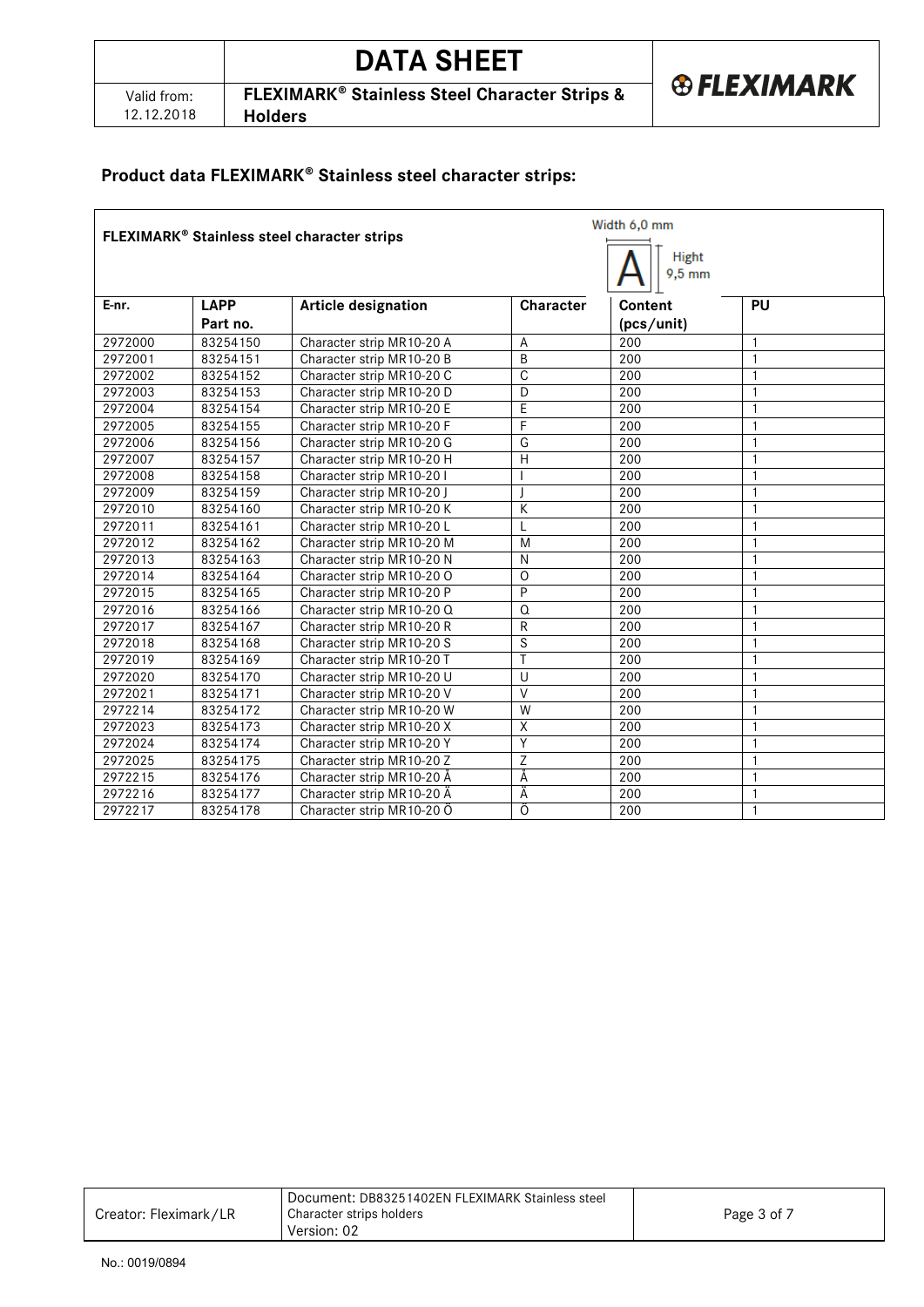| Valid from: |
|-------------|
| 12.12.2018  |

# **DATA SHEET**

*®FLEXIMARK* 

**FLEXIMARK<sup>®</sup> Stainless Steel Character Strips &** 

**Holders**

|         |                         | FLEXIMARK® Stainless steel character strips |                          | Width 6,0 mm<br>Hight<br>$9,5$ mm |              |
|---------|-------------------------|---------------------------------------------|--------------------------|-----------------------------------|--------------|
| E-nr.   | <b>LAPP</b><br>Part no. | <b>Article designation</b>                  | <b>Character</b>         | Content<br>(pcs/unit)             | <b>PU</b>    |
|         |                         |                                             |                          |                                   |              |
| 2972026 | 83254179                | Character strip MR10-20 1                   | $\mathbf{1}$             | 200                               | 1            |
| 2972027 | 83254180                | Character strip MR10-202                    | $\overline{2}$           | 200                               | $\mathbf{1}$ |
| 2972028 | 83254181                | Character strip MR10-203                    | 3                        | 200                               | $\mathbf{1}$ |
| 2972029 | 83254182                | Character strip MR10-20 4                   | $\overline{4}$           | 200                               | $\mathbf{1}$ |
| 2972030 | 83254183                | Character strip MR10-20 5                   | 5                        | 200                               | $\mathbf{1}$ |
| 2972031 | 83254184                | Character strip MR10-20 6                   | 6                        | 200                               | $\mathbf{1}$ |
| 2972032 | 83254185                | Character strip MR10-207                    | 7                        | 200                               | $\mathbf{1}$ |
| 2972033 | 83254186                | Character strip MR10-208                    | 8                        | 200                               | $\mathbf{1}$ |
| 2972039 | 83254187                | Character strip MR10-20 9                   | 9                        | 200                               | $\mathbf{1}$ |
| 2972218 | 83254201                | Character strip MR10-20 U                   | Ü                        | 200                               | 1            |
| 2972035 | 83254191                | Character strip MR10-20 -                   | $\overline{a}$           | 200                               | $\mathbf{1}$ |
| 2972036 | 83254192                | Character strip MR10-20 +                   | $\ddot{}$                | 200                               | 1            |
| 2972219 | 83254193                | Character strip $MR10-20 =$                 | $=$                      | 200                               | $\mathbf{1}$ |
| 2972037 | 83254194                | Character strip MR10-20 /                   |                          | 200                               | $\mathbf{1}$ |
| 2972038 | 83254195                | Character strip MR10-20.                    | $\ddot{\phantom{0}}$     | 200                               | $\mathbf{1}$ |
| 2972220 | 83254196                | Character strip MR10-20,                    | $\overline{\phantom{a}}$ | 200                               | $\mathbf{1}$ |
| 2972221 | 83254197                | Character strip MR10-20 x                   | x                        | 200                               | 1            |
| 2972222 | 83254198                | Character strip MR10-20 ~                   | $\overline{\phantom{a}}$ | 200                               | 1            |
| 2972223 | 83254199                | Character strip MR10-20:                    | $\ddot{\cdot}$           | 200                               | $\mathbf{1}$ |
| 2972034 | 83254188                | Character strip MR10-20 Ø                   | Ø                        | 200                               | $\mathbf{1}$ |
| 2972224 | 83254200                | Character strip MR10-20 EARTH               | Earth                    | 200                               | $\mathbf{1}$ |
| 2972225 | 83254202                | Character strip MR10-20                     |                          | 200                               | $\mathbf{1}$ |
| 2972226 | 83254225                | Character strip MR10-20 Arrow               | Arrow                    | 200                               | $\mathbf{1}$ |
| 2972227 | 83254189                | Character strip MR10-20 BLANK               | Blank                    | 200                               | $\mathbf{1}$ |
| 2972228 | 83254280                | Character strip MR10-20                     |                          | 200                               | $\mathbf{1}$ |
| 2972229 | 83254190                | Character strip MR10-20 Æ                   | Æ                        | 200                               | $\mathbf{1}$ |
| 2972230 | 83254230                | Character strip MR10-20 a-e                 | $a-e$                    | 200                               | $\mathbf{1}$ |

|         |          | FLEXIMARK® Stainless steel character strips multipack |                  | Width 6.0 mm<br><b>Hight</b><br>$9,5$ mm |           |
|---------|----------|-------------------------------------------------------|------------------|------------------------------------------|-----------|
| E-nr.   | LAPP     | <b>Article designation</b>                            | <b>Character</b> | Content (pcs/unit)                       | <b>PU</b> |
|         | Part no. |                                                       |                  |                                          |           |
| 2972231 | 83254122 | Character strip MR SET 0-9                            | $0 - 9$          | 200 of each character                    |           |
| 2972232 | 83254120 | Character strip MR SET A-Z                            | $A-Z$            | 200 of each character                    |           |
| 2972233 | 83254121 | Character strip MR SET A-O                            | $A-O$            | 200 of each character                    |           |

| Creator: Fleximark/LR | Document: DB83251402EN FLEXIMARK Stainless steel<br>Character strips holders<br>Version: 02 | Page 4 of 7 |
|-----------------------|---------------------------------------------------------------------------------------------|-------------|
|                       |                                                                                             |             |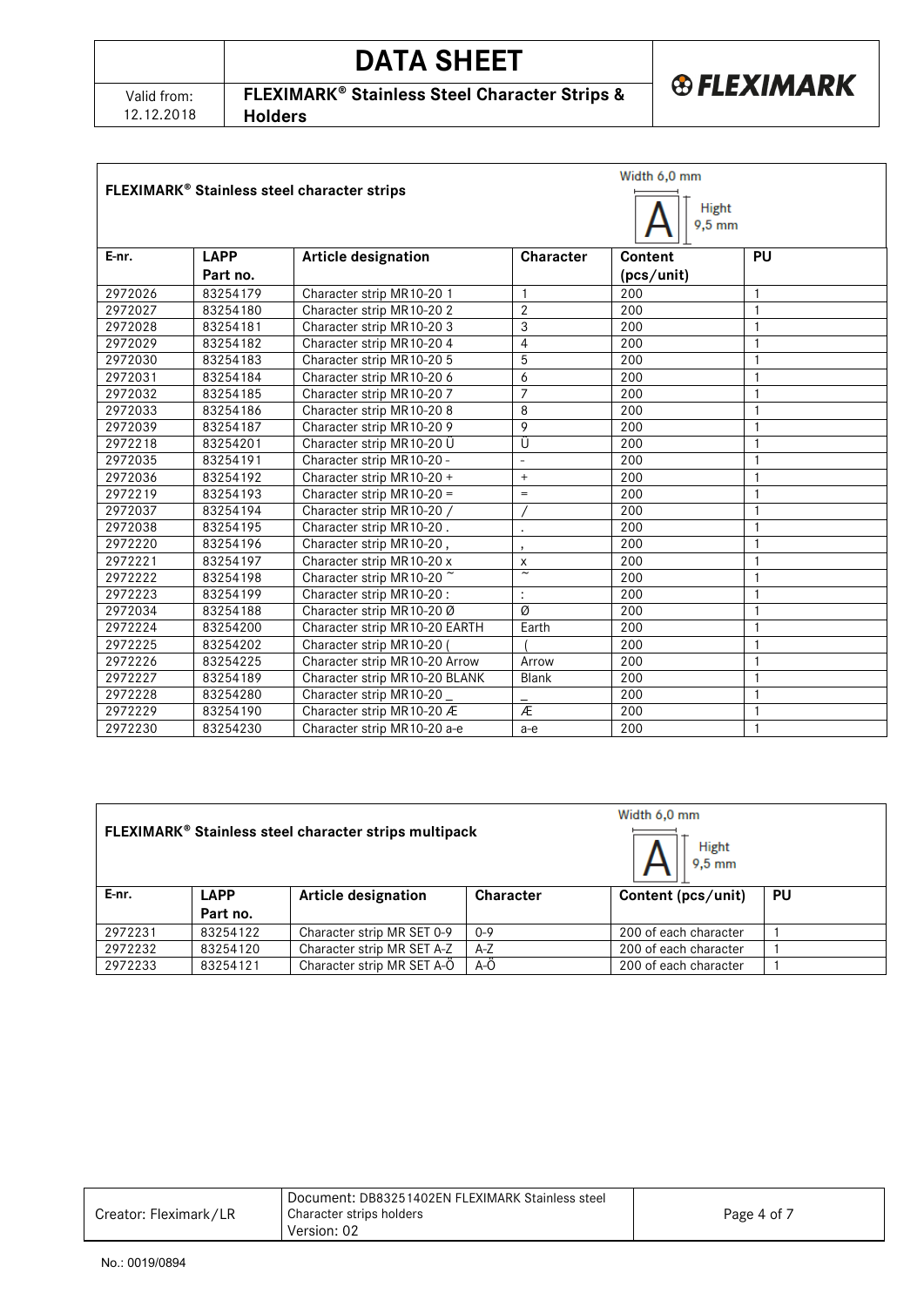| Valid from: |
|-------------|
| 12.12.2018  |

# **DATA SHEET**



**FLEXIMARK<sup>®</sup> Stainless Steel Character Strips &** 

**Holders**

|                                                                                             |             |                                     | Width 6,0 mm            |            |              |  |
|---------------------------------------------------------------------------------------------|-------------|-------------------------------------|-------------------------|------------|--------------|--|
| FLEXIMARK® Stainless steel character strips<br>Hight<br>with Russian characters<br>$9,5$ mm |             |                                     |                         |            |              |  |
| Artikel nr.                                                                                 | <b>LAPP</b> | <b>Article designation</b>          | Character               | Content    | PU           |  |
|                                                                                             | Part no.    |                                     |                         | (pcs/unit) |              |  |
| 83254150                                                                                    | 83254150    | Character strip MR10-20 A           | A                       | 200        | $\mathbf{1}$ |  |
| 83255100                                                                                    | 83255100    | Character strip MR10-20 B           | $\overline{b}$          | 200        | $\mathbf{1}$ |  |
| 83254151                                                                                    | 83254151    | Character strip MR10-20 B           | B                       | 200        | $\mathbf{1}$ |  |
| 83255101                                                                                    | 83255101    | Character strip MR10-20 $\Gamma$    | $\Gamma$                | 200        | $\mathbf{1}$ |  |
| 83255102                                                                                    | 83255102    | Character strip MR10-20 Д           | Д                       | 200        | $\mathbf{1}$ |  |
| 83254154                                                                                    | 83254154    | Character strip MR10-20 E           | E                       | 200        | $\mathbf{1}$ |  |
| 83255103                                                                                    | 83255103    | Character strip MR10-20 Ж           | Ж                       | 200        | $\mathbf{1}$ |  |
| 83254181                                                                                    | 83254181    | Character strip MR10-203            | 3                       | 200        | $\mathbf{1}$ |  |
| 83255104                                                                                    | 83255104    | Character strip MR10-20 <i>H</i>    | И                       | 200        | 1            |  |
| 83255105                                                                                    | 83255105    | Character strip MR10-20 $\check{M}$ | Й                       | 200        | 1            |  |
| 83254160                                                                                    | 83254160    | Character strip MR10-20 K           | $\overline{\mathsf{K}}$ | 200        | $\mathbf{1}$ |  |
| 83255106                                                                                    | 83255106    | Character strip MR10-20 Л           | Л                       | 200        | $\mathbf{1}$ |  |
| 83254162                                                                                    | 83254162    | Character strip MR10-20 M           | M                       | 200        | $\mathbf{1}$ |  |
| 83254157                                                                                    | 83254157    | Character strip MR10-20 H           | $\overline{\mathsf{H}}$ | 200        | $\mathbf{1}$ |  |
| 83254164                                                                                    | 83254164    | Character strip MR10-20 O           | $\overline{0}$          | 200        | $\mathbf{1}$ |  |
| 83255107                                                                                    | 83255107    | Character strip MR10-20 II          | $\prod$                 | 200        | $\mathbf{1}$ |  |
| 83254165                                                                                    | 83254165    | Character strip MR10-20 P           | P                       | 200        | $\mathbf{1}$ |  |
| 83254152                                                                                    | 83254152    | Character strip MR10-20 C           | $\overline{C}$          | 200        | $\mathbf{1}$ |  |
| 83254169                                                                                    | 83254169    | Character strip MR10-20 T           | T                       | 200        | $\mathbf{1}$ |  |
| 83255108                                                                                    | 83255108    | Character strip MR10-20 Y           | $\mathbf{y}$            | 200        | $\mathbf{1}$ |  |
| 83255109                                                                                    | 83255109    | Character strip MR10-20 Ф           | Φ                       | 200        | $\mathbf{1}$ |  |
| 83254173                                                                                    | 83254173    | Character strip MR10-20 X           | Χ                       | 200        | $\mathbf{1}$ |  |
| 83255110                                                                                    | 83255110    | Character strip MR10-20 LI          | Ц                       | 200        | $\mathbf{1}$ |  |
| 83255111                                                                                    | 83255111    | Character strip MR10-20 Y           | $\overline{q}$          | 200        | $\mathbf{1}$ |  |
| 83255112                                                                                    | 83255112    | Character strip MR10-20 III         | $\overline{\mathbb{H}}$ | 200        | $\mathbf{1}$ |  |
| 83255113                                                                                    | 83255113    | Character strip MR10-20 III         | Щ                       | 200        | $\mathbf{1}$ |  |
| 83255114                                                                                    | 83255114    | Character strip MR10-20 bl          | $\mathbf{bl}$           | 200        | $\mathbf{1}$ |  |
| 83255115                                                                                    | 83255115    | Character strip MR10-20 b           | $\mathbf b$             | 200        | $\mathbf{1}$ |  |
| 83255116                                                                                    | 83255116    | Character strip MR10-20 3           | Э                       | 200        | $\mathbf{1}$ |  |
| 83255117                                                                                    | 83255117    | Character strip MR10-20 IO          | Ю                       | 200        | $\mathbf{1}$ |  |
| 83255118                                                                                    | 83255118    | Character strip MR10-20 Я           | Я                       | 200        | $\mathbf{1}$ |  |
| 83255119                                                                                    | 83255119    | Character strip MR10-200            | $\Omega$                | 200        | 1            |  |
|                                                                                             |             |                                     |                         |            |              |  |

| Creator: Fleximark/LR | Document: DB83251402EN FLEXIMARK Stainless steel<br>Character strips holders<br>Version: 02 | Page 5 of 7 |
|-----------------------|---------------------------------------------------------------------------------------------|-------------|
|-----------------------|---------------------------------------------------------------------------------------------|-------------|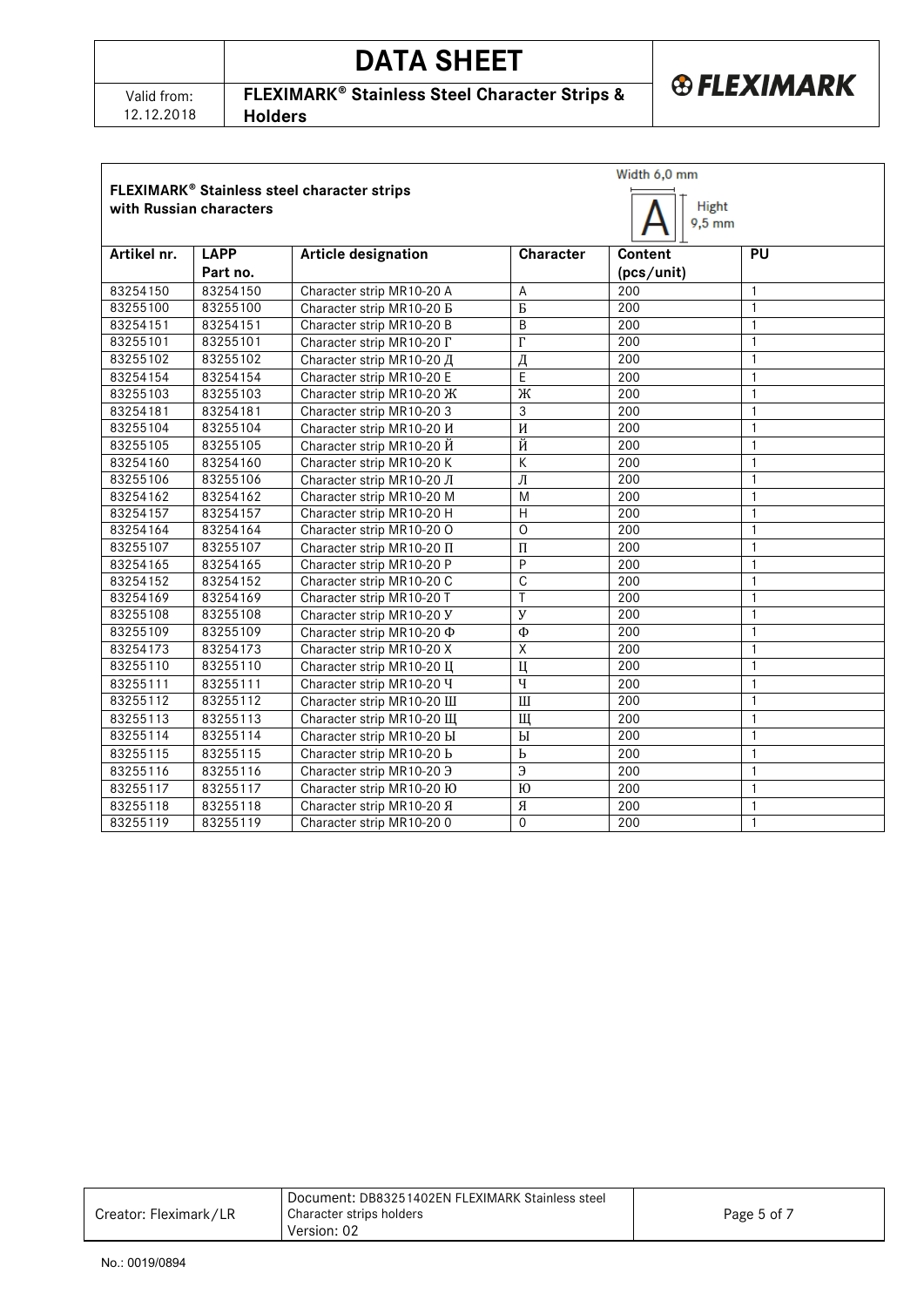|                           | <b>DATA SHEET</b>                                                                     |                        |
|---------------------------|---------------------------------------------------------------------------------------|------------------------|
| Valid from:<br>12.12.2018 | <b>FLEXIMARK<sup>®</sup> Stainless Steel Character Strips &amp;</b><br><b>Holders</b> | <b>&amp; FLEXIMARK</b> |
|                           |                                                                                       |                        |

# Product data FLEXIMARK® Stainless steel character holders:

| <b>FLEXIMARK<sup>®</sup> Stainless steel character NM-holders</b> |                         |                            |               |                                                       |                                                   |                       |    |
|-------------------------------------------------------------------|-------------------------|----------------------------|---------------|-------------------------------------------------------|---------------------------------------------------|-----------------------|----|
| E-nr.                                                             | <b>LAPP</b><br>Part no. | Article designation        | <b>Holder</b> | Amount of<br>characters<br>with cable tie<br>mounting | Amount of<br>characters<br>with screw<br>mounting | Content<br>(pcs/unit) | PU |
| 2972239                                                           | 83254214                | Stainless holder PR10 NM4  | <b>NM4</b>    | 6                                                     | 2                                                 | 50                    |    |
| 2972051                                                           | 83254213                | Stainless holder PR10 NM5  | NM 5          | 8                                                     | 4                                                 | 50                    |    |
| 2972053                                                           | 83254212                | Stainless holder PR10 NM7  | <b>NM7</b>    | 12                                                    | 8                                                 | 50                    |    |
| 2972050                                                           | 83254211                | Stainless holder PR10 NM9  | <b>NM9</b>    | 16                                                    | 12                                                | 50                    |    |
| 2972240                                                           | 83254215                | Stainless holder PR10 NM11 | <b>NM 11</b>  | 26                                                    | 22                                                | 50                    |    |
| 2972241                                                           | 83254210                | Stainless holder PR10 NM24 | <b>NM 24</b>  | 46                                                    | 42                                                | 50                    |    |

# **FLEXIMARK Stainless steel character NM-holders sizes**

| Part no. | <b>Holder</b> | Size area A | Size area B |
|----------|---------------|-------------|-------------|
| 83254214 | <b>NM4</b>    | 48,8        | 16,4        |
| 83254213 | <b>NM 5</b>   | 60.4        | 28,3        |
| 83254212 | <b>NM7</b>    | 83.1        | 50.7        |
| 83254211 | <b>NM9</b>    | 109         | 76.8        |
| 83254215 | <b>NM 11</b>  | 176         | 143         |
| 83254210 | <b>NM 24</b>  | 286         | 253,8       |



| <b>FLEXIMARK<sup>®</sup> Stainless steel character M-holders</b> |                         |                            |                 |                                                        |                       |    |
|------------------------------------------------------------------|-------------------------|----------------------------|-----------------|--------------------------------------------------------|-----------------------|----|
| E-nr                                                             | <b>LAPP</b><br>Part no. | <b>Article designation</b> | <b>Holder</b>   | <b>Amount of characters</b><br>with cable tie mounting | Content<br>(pcs/unit) | PU |
| 2972234                                                          | 83254105                | Stainless holder PR10 NM4  | NM 4            | 5                                                      | 50                    |    |
| 2972235                                                          | 83254104                | Stainless holder PR10 NM5  | NM 5            |                                                        | 50                    |    |
| 2972236                                                          | 83254103                | Stainless holder PR10 NM7  | NM <sub>7</sub> | 11                                                     | 50                    |    |
| 2972237                                                          | 83254102                | Stainless holder PR10 NM9  | <b>NM 9</b>     | 15                                                     | 50                    |    |
| 2972238                                                          | 83254101                | Stainless holder PR10 NM24 | NM 24           | 42                                                     | 50                    |    |

| Creator: Fleximark/LR | Document: DB83251402EN FLEXIMARK Stainless steel<br>Character strips holders<br>Version: 02 | Page 6 of 7 |
|-----------------------|---------------------------------------------------------------------------------------------|-------------|
|-----------------------|---------------------------------------------------------------------------------------------|-------------|